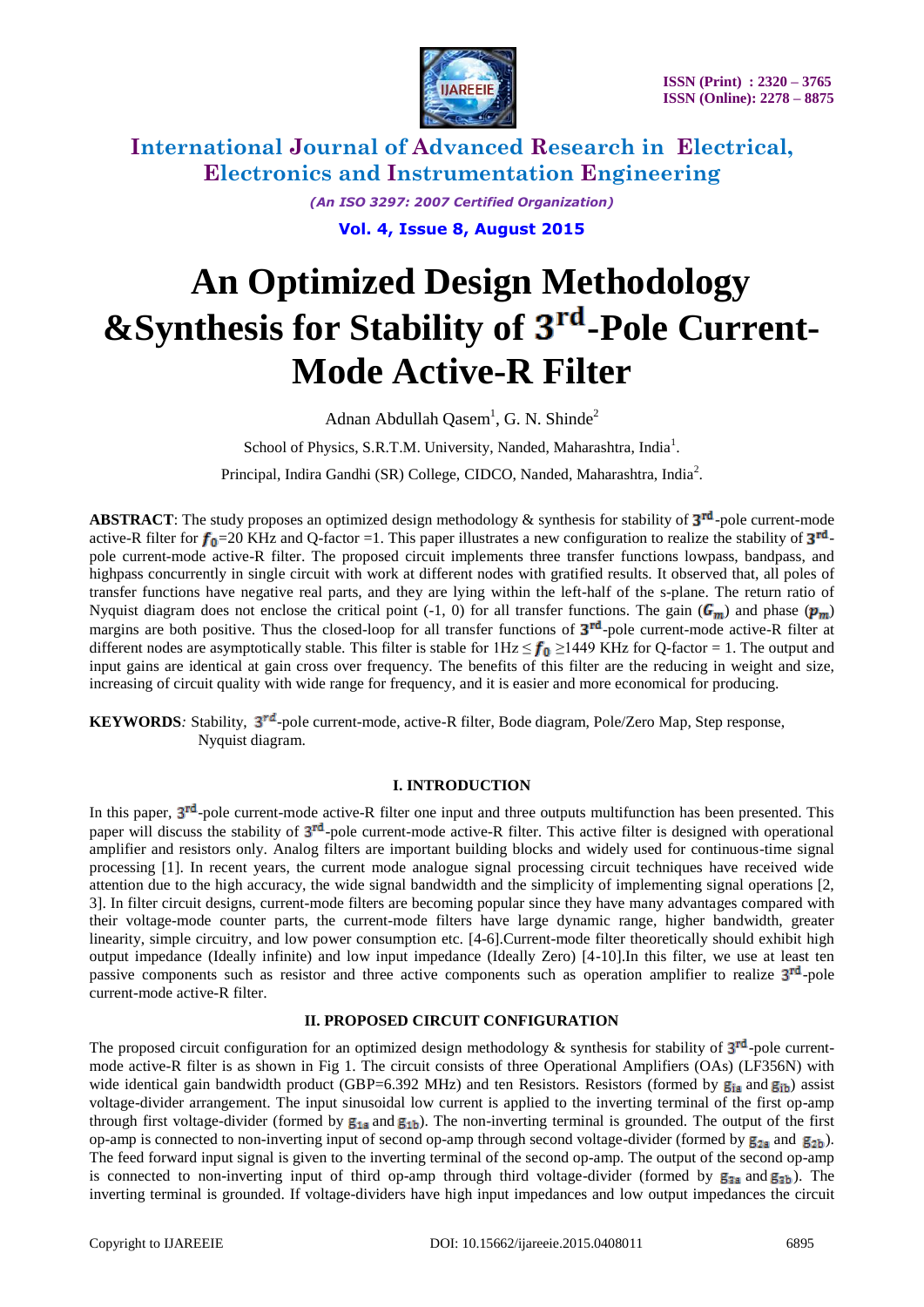

*(An ISO 3297: 2007 Certified Organization)*

# **Vol. 4, Issue 8, August 2015**

executes three transfer functions (lowpass, bandpass and highpass) at three different nodes. The lowpass, bandpass and highpass transfer functions are as shown in Fig 1.



Fig 1: An Optimized Design Methodology & Synthesis for Stability of  $3^{rd}$ -pole Current-Mode Active-R Filter.

### **III. CIRCUIT ANALYSIS AND DESIGN EQUATIONS**

Op-amp (LF356N) is an internally compensated op-amp, which is represented by "a single-pole model",

$$
A(S) = \frac{A_0 w_0}{S} \tag{1}
$$

Where,

 $A_0$  = open loop D.C. gain,  $w_0$ = open loop -3dB bandwidth,  $\beta = A_0 w_0$ = gain bandwidth product of op-amplifier.

$$
A(S) = \frac{A_0 w_0}{S} = \frac{\beta}{S} \quad (2)
$$

Here  $s \gg w_0$ .

This shows that the op-amplifier is an "integrator". Thus, the transfer functions at three different nodes are given below.

The current-mode transfer function for lowpass filter:

$$
T_{Lp} = \frac{k_1 k_2 k_3 \beta_1 \beta_2 \beta_3 g_3}{y_1 S^3 + y_2 S^2 + y_3 S + y_4}
$$
 (3)

The current-mode transfer function for bandpass filter:

$$
T_{\rm Bp} = \frac{k_1 k_2 \beta_1 \beta_2 g_2 S}{y_1 S^3 + y_2 S^2 + y_3 S + y_4} \tag{4}
$$

The current-mode transfer function for highpass filter:

$$
T_{\rm Hp} = \frac{g_0 S^3}{y_1 S^3 + y_2 S^2 + y_3 S + y_4} \quad (5)
$$

Where  $y_1 = g_0 + g_1 + g_2 + g_3$  $y_2 = k_1 \beta_1 g_1 + k_1 \beta_2 g_2$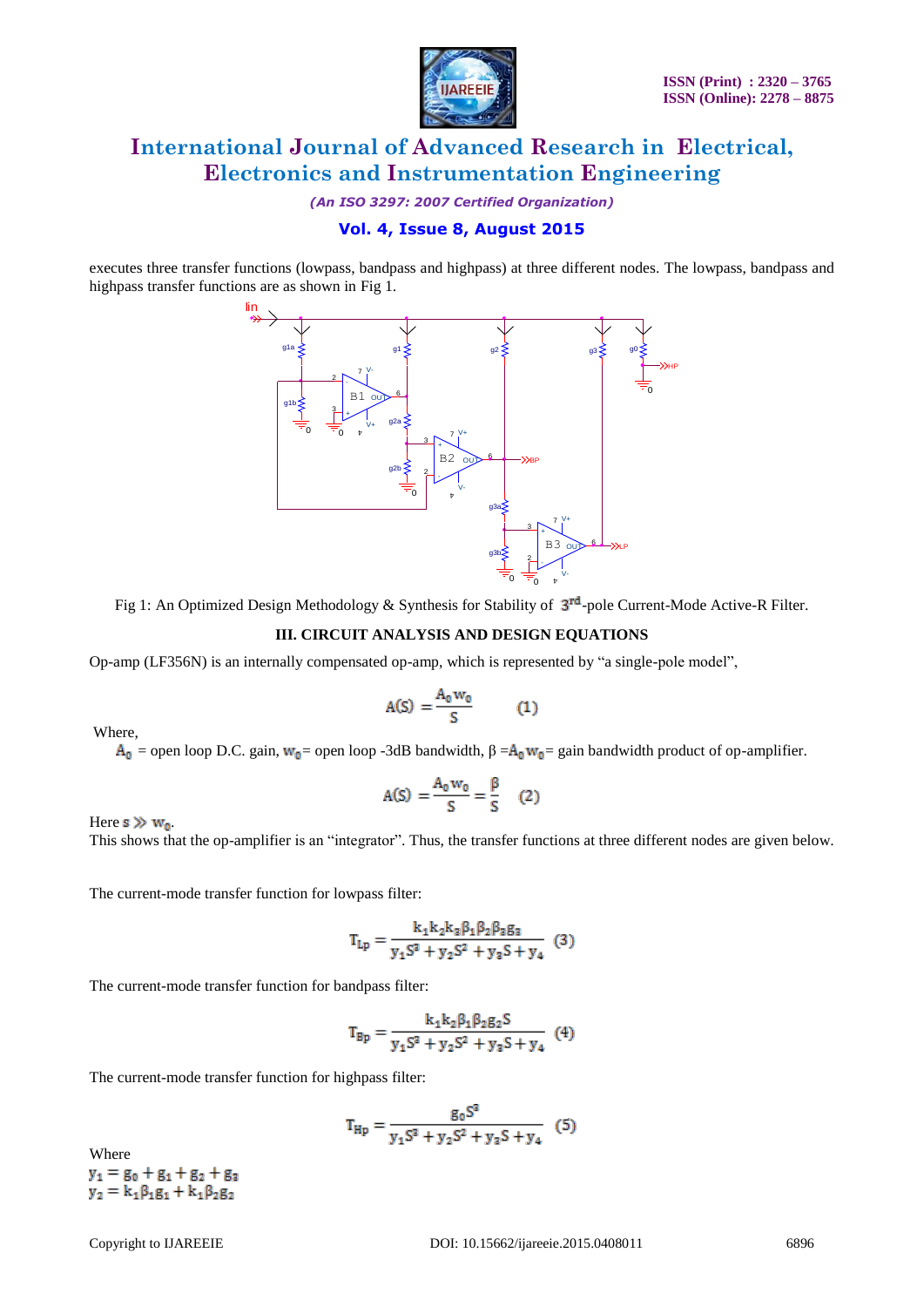

*(An ISO 3297: 2007 Certified Organization)*

# **Vol. 4, Issue 8, August 2015**

 $y_3 = k_1k_2\beta_1\beta_2g_2 + k_1k_3\beta_2\beta_3g_3$  $\mathbf{y}_4 = \mathbf{k}_1 \mathbf{k}_2 \mathbf{k}_3 \boldsymbol{\beta}_1 \boldsymbol{\beta}_2 \boldsymbol{\beta}_3 \mathbf{g}_3$  , and  $k_1 = {g_{1a}|(g_{1a} + g_{1b})}$  $k_2 = {g_{2a}|(g_{2a} + g_{2b})}$ 

 $\mathbf{k}_3 = \frac{\mathbf{G}\cdot\mathbf{G}\cdot\mathbf{G}}{\mathbf{g}_{3a} + \mathbf{g}_{3b}}$ <br>The circuit was designed using coefficient matching technique viz by comparing these transfer functions with General  $3^{rd}$ -order transfer function [8]. The general  $3^{rd}$ -order transfer function is given by

$$
T(s) = \frac{\alpha_3 s^3 + \alpha_2 s^2 + \alpha_4 s + \alpha_0}{s^3 + w_0 \left(1 + \frac{1}{Q}\right) s^2 + w_0^2 \left(1 + \frac{1}{Q}\right) S + w_0^3}
$$
(6)

By comparing  $(3)$ ,  $(4)$ , and  $(5)$  with  $(6)$ , we get the design equations as  $g_0 + g_1 + g_2 + g_3 = 1$  $(7)$ 

 $k_1\beta_1g_1 + k_1\beta_2g_2 = w_0\left(1 + \frac{1}{Q}\right)$  $(8)$  $\mathbf{k}_1\mathbf{k}_2\boldsymbol{\beta}_1\boldsymbol{\beta}_2\mathbf{g}_2+\mathbf{k}_1\mathbf{k}_3\boldsymbol{\beta}_2\boldsymbol{\beta}_3\mathbf{g}_3=\mathbf{w}_0^2\left(1+\frac{1}{Q}\right)$  $(9)$  $(10)$ 

 $\mathbf{k}_1\mathbf{k}_2\mathbf{k}_3\beta_1\beta_2\beta_3\mathbf{g}_3=\mathbf{w}_0^3$ 

 $\sim$ 

So that values of,  $g_0$ ,  $g_1$ ,  $g_2$  and  $g_3$  can be calculated using these equations for the values of  $f_0$ =20 KHz, Q =1 and  $k_1 = k_2 = k_3 = 0.5$  mS (table1).

| Table 1: Resistance values for the values of $f_0 = 20$ KHz & Q =1. |  |  |
|---------------------------------------------------------------------|--|--|
|---------------------------------------------------------------------|--|--|

| 70                                                 | 80     | 81          | 82   | 83  |
|----------------------------------------------------|--------|-------------|------|-----|
| $\langle \mathbf{F} \mathbf{H} \mathbf{z} \rangle$ | kΩ     | $(k\Omega)$ | Ω)   | (Ω  |
| 20                                                 | 987.48 | 12.44       | 78.1 | .25 |

#### **IV. SENSITIVITY**

The sensitivities of  $w_0$  and Q in this  $3^{rd}$ -pole current-mode active-R filter are as follows.

$$
S_{g_0}^{w_0} = -\frac{1}{3}g_0
$$
(11)  
\n
$$
S_{g_1}^{w_0} = -\frac{1}{3}g_1
$$
(12)  
\n
$$
S_{g_2}^{w_0} = -\frac{1}{3}g_2
$$
(13)  
\n
$$
S_{g_3}^{w_0} = -\frac{1}{3}(g_3 - 1)
$$
(14)  
\n
$$
S_{K_1}^{w_0} = S_{K_2}^{w_0} = S_{K_3}^{w_0} = \frac{1}{3}
$$
(15)  
\n
$$
S_{g_1}^{w_0} = S_{g_1}^{w_0} = S_{g_2}^{w_0} = \frac{1}{3}
$$
(16)  
\n
$$
S_{g_0}^{Q} = -\frac{1}{3}(1 + Q)g_0
$$
(17)  
\n
$$
S_{g_1}^{Q} = -\frac{1}{3}(1 + Q)g_1
$$
(18)  
\n
$$
S_{g_2}^{Q} = -\frac{1}{3}(1 + Q)g_2(\frac{3}{(g_2 + g_3)} - 1)
$$
(19)  
\n
$$
S_{g_3}^{Q} = -\frac{1}{3}(1 + Q)(\frac{3g_3}{(g_2 + g_3)} - (g_3 + 2))
$$
(20)  
\n
$$
S_{K_1}^{Q} = -\frac{1}{3}(1 + Q)(\frac{3g_2}{2(g_2 + g_3)} - 1)
$$
(22)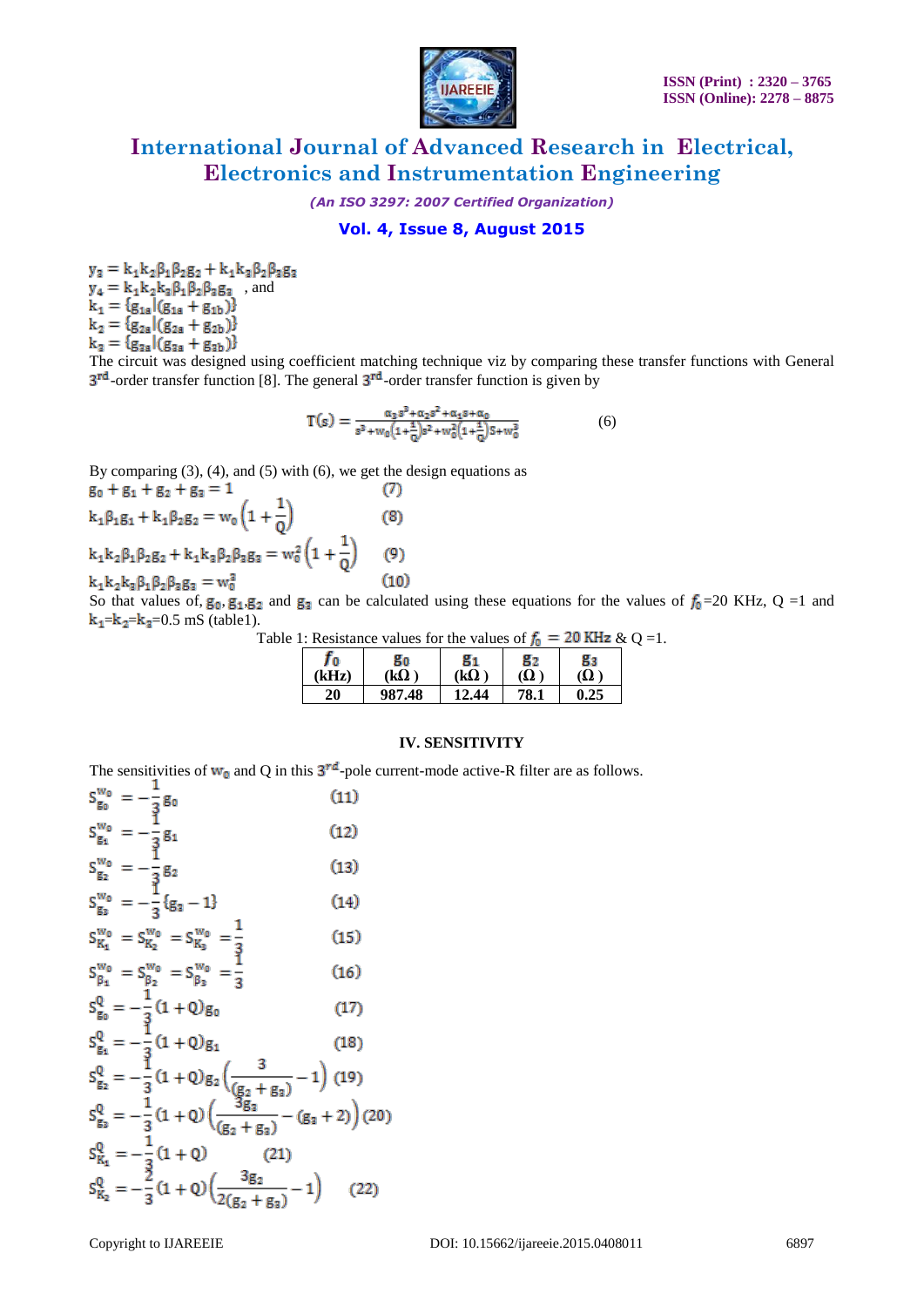

*(An ISO 3297: 2007 Certified Organization)*

**Vol. 4, Issue 8, August 2015**

$$
S_{K_3}^Q = -\frac{2}{3} (1 + Q) \left( \frac{3g_3}{2(g_2 + g_3)} - 1 \right) \quad (23)
$$
  
\n
$$
S_{\beta_1}^Q = -\frac{2}{3} (1 + Q) \left( \frac{3g_2}{2(g_2 + g_3)} - 1 \right) \quad (24)
$$
  
\n
$$
S_{\beta_2}^Q = -\frac{1}{3} (1 + Q) \quad (25)
$$
  
\n
$$
S_{\beta_3}^Q = -\frac{2}{3} (1 + Q) \left( \frac{3g_3}{2(g_2 + g_3)} - 1 \right) \quad (26)
$$
  
\nDensity and with any amplitude

Passive and active sensitivities are smaller than unity. These values ensure the stability of the circuit.

#### **V. EXPERIMENTAL SET UP**

The circuit consists of three operational amplifiers (OAs) (LF356N) with wide identical gain bandwidth product (GBP=6.392 MHz) and ten Resistors. Resistors (formed by  $g_{ia}$  and  $g_{ib}$ ) assist voltage-divider arrangement. The circuit performance is studied for values of  $f_0$ =20 KHz with the circuit Q-factor =1. The general operating range of this filter is 10 Hz to 10 MHz. The value of  $\beta$  ( $\beta_1 = \beta_2 = \beta_3$ ) is  $(2\pi \times 6.392 \times 10^6 \text{ rad/sec})$  and k  $(k_1 = k_2 = k_3)$  is 0.5 mS. The voltage-dividers have high input impedances and low output impedances. The input sinusoidal low current is applied to the inverting terminal of the first op-amp through first voltage-divider (formed by  $g_{1a}$  and  $g_{1b}$ ).

### **VI. RESULT AND DISCUSSION**

The following observations are noticed for the stability of lowpass, bandpass and highpass at corresponding nodes.

#### **A.THE STABILITY OF LOWPASS RESPONSE:**

#### **(a) Bode diagram for lowpass response:**

Fig 2 shown bode diagram for the lowpass response of  $3<sup>rd</sup>$ -pole current-mode active-R filter. The data obtained from the analysis bode diagram for the lowpass response curve is as shown in table 2. The phase cross over frequency  $f_{p_0}$  is at 28.3 KHz when the phase is at -180°, then gain is -9.54 dB at 28.3 KHz, so that the gain is less than zero dB, then the feedback system of  $3^{rd}$ -pole current-mode active-R filter is stable. The gain cross over frequency  $f_{GCD}$  is at 0.173 KHz, when the gain is at 0 dB, then phase is -1° at 0.173 KHz. The gain margin is 9.54 dB at 28.3 KHz, while the phase margin is 179° at 0.173 KHz, then the gain ( $G_m$ ) and phase ( $p_m$ ) margins are both positive. Thus the lowpass response of 3<sup>rd</sup>-pole current-mode active-R filter is asymptotically stable. The output and input gains are identical at 0.173 KHz. The phase (degrees) response of  $3^{rd}$ -pole current-mode active-R filter is shown in Fig 2. It varies from 0° at low frequencies to −270° at high frequencies.



Fig 2: Bode diagram for lowpass response for values of  $f_0$ =20 KHz and Q =1.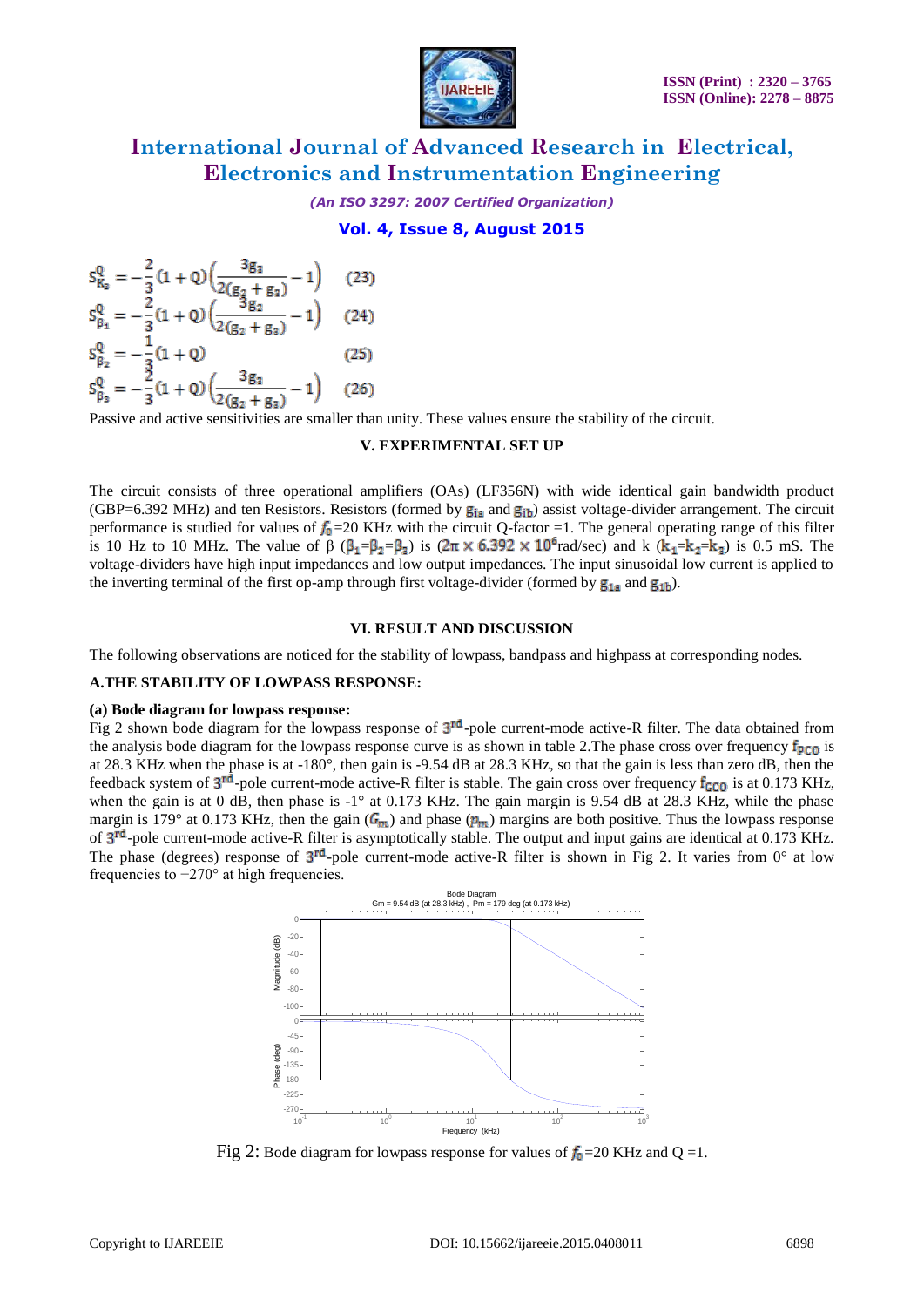

*(An ISO 3297: 2007 Certified Organization)*

# **Vol. 4, Issue 8, August 2015**

| Table 2: Graph analysis of Fig 2.            |       |         |       |               |                                         |              |       |              |       |            |       |  |  |  |               |
|----------------------------------------------|-------|---------|-------|---------------|-----------------------------------------|--------------|-------|--------------|-------|------------|-------|--|--|--|---------------|
| <b>For Gain Margin</b>                       |       |         |       |               | <b>For Phase Margin</b>                 |              |       |              |       |            |       |  |  |  |               |
| <b>Phase</b><br>Gain                         |       | Gain    |       | Gain          |                                         | <b>Phase</b> |       | <b>Phase</b> |       |            |       |  |  |  |               |
|                                              |       |         |       | <b>Margin</b> |                                         |              |       |              |       |            |       |  |  |  | <b>Margin</b> |
| Ø                                            | I PCO | dB      | T PCO | $G_M$         | 1 рсо                                   | dB           | f cco | Ø            | I cco | $\bm{P}_M$ | J GCO |  |  |  |               |
| (deg)                                        | (KHz) |         | (KHz) | (dB)          | (KHz)                                   |              | (KHz) | (deg)        | (KHz) | (deg)      | (KHz) |  |  |  |               |
| $-180$                                       | 28.3  | $-9.54$ | 28.3  | 9.54          | 28.3                                    |              | 0.173 | $-1$         | 0.173 | 179        | 0.173 |  |  |  |               |
| $f_{\text{GCO}}$ : Gain Cross Over Frequency |       |         |       |               | $f_{PC0}$ :- Phase Cross Over Frequency |              |       |              |       |            |       |  |  |  |               |
| $G_M$ :- Gain Margin                         |       |         |       |               | $P_M$ :- Phase Margin                   |              |       |              |       |            |       |  |  |  |               |

### **(b) Pole/Zero Map for lowpass response:**

Fig 3 shown the pole/zero map for lowpass response for values of  $f_0 = 20$  KHz and Q =1. The Zeros and Poles of lowpass response are given as  $Z = 0$ , 0 and 0 where these three Zeros are at infinity, and Poles at-1.26×10^5, and - $6.28\times10^{4}$  1.09×10^5. It observed that, all poles have negative real parts, and they are lying within the left-half of the s-plane. Thus the lowpass response is asymptotically stable. The locations of the Poles of  $3<sup>rd</sup>$ -pole current-mode active-R filter are shown in Fig 3. The zero is marked by a circle (o) and the pole is marked by a cross  $(\times)$ .



Fig 3: The pole/zero map for lowpass response for values of  $f_0 = 20$  KHz and Q=1.

#### **(c) Step response for lowpass response:**

Fig 4 shown the step response for lowpass response of  $3<sup>rd</sup>$ -pole current-mode active-R filter. It is observed that, the poles are complex. Thus the system of lowpass response is under-damped with an overshoot, it is 0.08 dB and that is as shown in Fig 4. The characteristics response obtained from the analysis step response of lowpass response curve is as shown in table 3.



Fig 4: The step response for lowpass response for values of  $f_0 = 20$  KHz &Q = 1.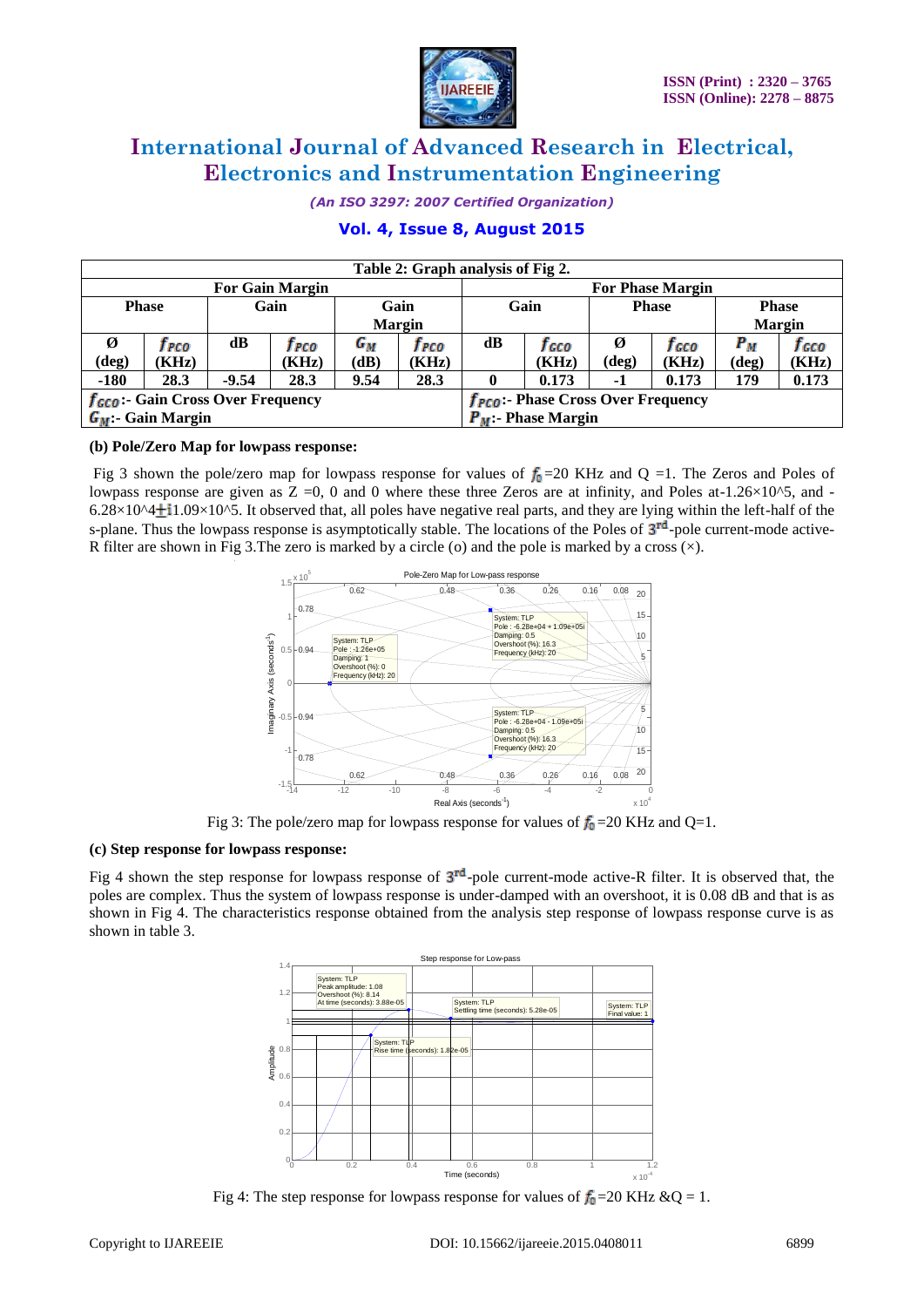

*(An ISO 3297: 2007 Certified Organization)*

# **Vol. 4, Issue 8, August 2015**

| Table 3: Graph analysis of Fig 4. |                          |                           |                              |                               |           |               |  |  |  |
|-----------------------------------|--------------------------|---------------------------|------------------------------|-------------------------------|-----------|---------------|--|--|--|
| Peak amplitude                    |                          | <b>Rise time</b><br>(sec) | <b>Setting time</b><br>(sec) | <b>Final value at</b><br>(dB) | Overshoot |               |  |  |  |
| dB                                | Time<br>(sec)            |                           |                              |                               | dB        | $\frac{0}{0}$ |  |  |  |
| 1.08                              | $3.88 \times 10^{4} - 5$ | $1.82\times10^{6} - 5$    | $5.28\times10^{6} - 5$       |                               | 0.08      | 8.14          |  |  |  |

**(d) Nyquist diagram for lowpass response:**

The Nyquist diagram for lowpass response of  $3<sup>rd</sup>$ -pole current-mode active-R filter is as shown in Fig 5. It observed that, the return ratio of Nyquist diagram for lowpass response does not enclose the critical point (-1, 0). Thus the closed-loop for lowpass response of  $3^{rd}$ -pole current-mode active-R filter is asymptotically stable. The Gain margin is 9.54 dB at 28.3 KHz, and the phase margin is 179° at 0.173 KHz.



Fig 5: The Nyquist diagram for lowpass response for values of  $f_0 = 20$  KHz &Q = 1.

### **B.THE STABILITY OF BANDPASS RESPONSES:**

#### **(a) Bode diagram for band pass response:**

Fig 6 shown bode diagram for bandpass response of  $3<sup>rd</sup>$ -pole current-mode active-R filter. The data obtained from the analysis bode diagram for the bandpass response curve is as shown in table 4. The phase cross over frequency  $f_{p}$  is at Infinity KHz when the phase is at -180°, then gain is Infinity dB at Infinity KHz. The gain cross over frequency  $f_{GCD}$  is at 27.2 KHz, when the gain is at 0 dB, then phase is -85.8° at 27.2 KHz. The gain margin is Infinity dB at Infinity KHz, while the phase margin is 94.2° at 27.2 KHz, then gain  $(G_m)$  and phase  $(p_m)$  margins are both positive. Thus the bandpass response of  $3^{rd}$ -pole current-mode active-R filter is asymptotically stable. The output and input gains are identical at 27.2 KHz. The phase (degrees) response of  $3<sup>rd</sup>$ -pole current-mode active-R filter is shown in Fig 6. It varies from 90° at low frequencies to -180° at high frequencies.



Fig 6: Bode diagram for bandpass response for values of  $f_0 = 20$  KHz &Q = 1.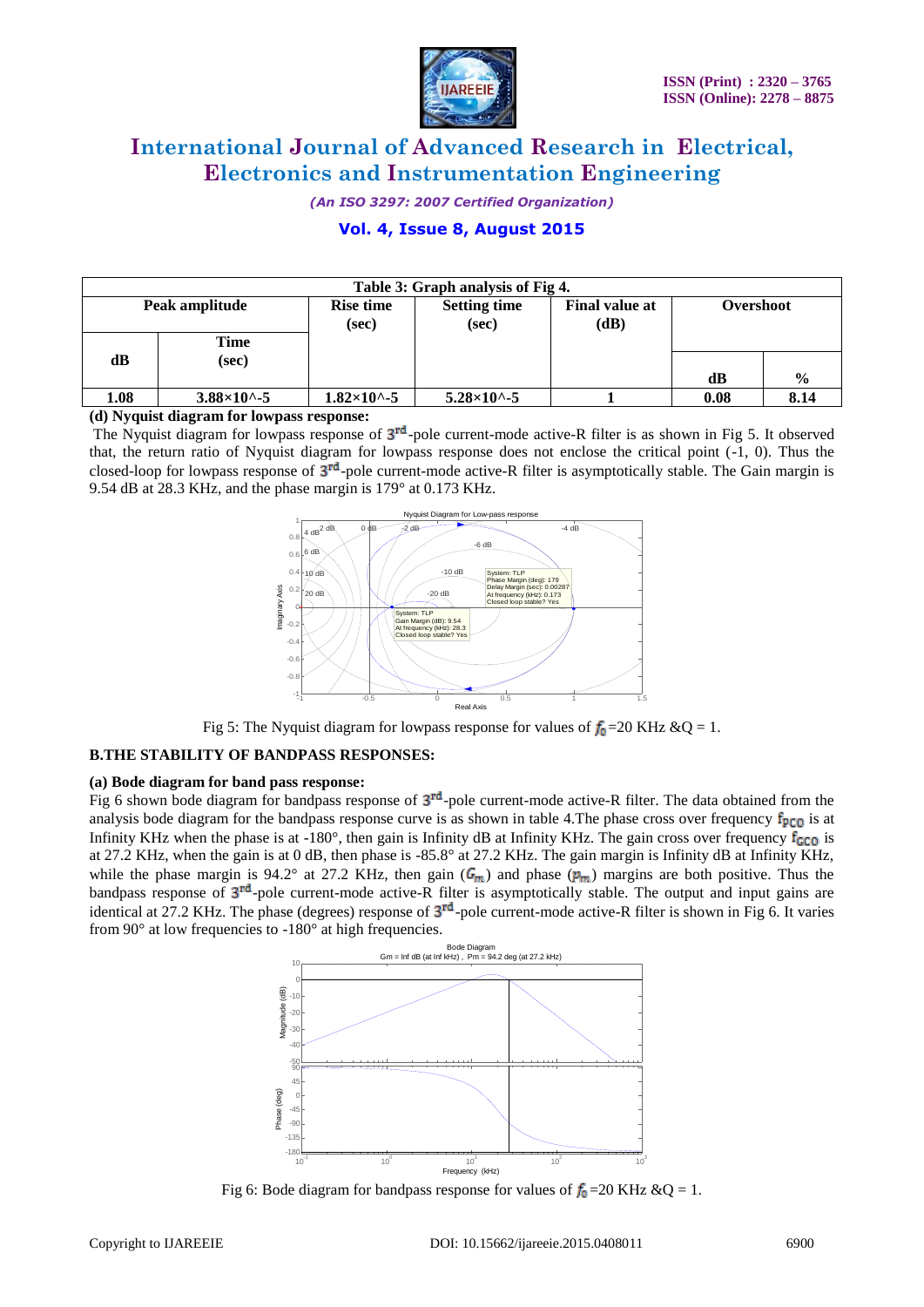

*(An ISO 3297: 2007 Certified Organization)*

# **Vol. 4, Issue 8, August 2015**

| Table 4: Graph analysis of Fig 6.             |                 |                 |                 |                                    |                                                      |               |              |                |       |                |       |
|-----------------------------------------------|-----------------|-----------------|-----------------|------------------------------------|------------------------------------------------------|---------------|--------------|----------------|-------|----------------|-------|
| <b>For Gain Margin</b>                        |                 |                 |                 |                                    | <b>For Phase Margin</b>                              |               |              |                |       |                |       |
| Gain<br><b>Phase</b><br>Gain                  |                 |                 |                 |                                    | Gain<br><b>Phase</b>                                 |               | <b>Phase</b> |                |       |                |       |
|                                               |                 |                 |                 | <b>Margin</b>                      |                                                      |               |              |                |       | <b>Margin</b>  |       |
| Ø                                             | I PCO           | dB              | Т РСО           | G <sub>М</sub>                     | J PCO                                                | $\mathbf{dB}$ | f cco        | Ø              | f cco | $P_M$          | I cco |
| (deg)                                         | (KHz)           |                 | (KHz)           | (dB)                               | (KHz)                                                |               | (KHz)        | $(\text{deg})$ | (KHz) | $(\text{deg})$ | (KHz) |
| $-180$                                        | <b>Infinity</b> | <b>Infinity</b> | <b>Infinity</b> | <b>Infinity</b><br><b>Infinity</b> |                                                      | 0             | 27.2         | $-85.8$        | 27.2  | 94.2           | 27.2  |
| $f_{\text{GCO}}$ :- Gain Cross Over Frequency |                 |                 |                 |                                    | <b>f<sub>PCO</sub>:</b> - Phase Cross Over Frequency |               |              |                |       |                |       |
| $G_M$ :- Gain Margin                          |                 |                 |                 |                                    | $P_M$ :- Phase Margin                                |               |              |                |       |                |       |

### **(b) Pole/Zero Map for bandpass response:**

Fig 7 shown the pole/zero map for bandpass response for values of  $f_0$ =20 KHz and Q-factor =1. The Zeros and Poles of bandpass response are given as  $Z = 0$ , 0 and 0, where two Zeros are at infinity while one Zero is at the origin, and Poles at  $-1.26\times10^{6}$ , and  $-6.28\times10^{6}4\pm11.09\times10^{6}$ . It observed that, all poles have negative real parts, and they are lying within the left-half of the s-plane. Thus the bandpass response is asymptotically stable. The locations of the Poles of  $3<sup>rd</sup>$ -pole current-mode active-R filter are shown in Fig 7.



Fig 7: The pole/zero map for bandpass response for values of  $f_0 = 20$  KHz &Q = 1.

### **(c) Step response for bandpass response:**

Fig 8 shown the step response for bandpass response of  $3<sup>rd</sup>$ -pole current-mode active-R filter. It is observed that, the poles are complex. Thus the system of bandpass response is under-damped with an overshoot, it is 0.806 dB and that is as shown in Fig 8. The characteristics response obtained from the analysis step response of bandpass response curve is as shown in table 5.



Fig 8: The step response for bandpass response for values of  $f_0 = 20$  KHz &Q = 1.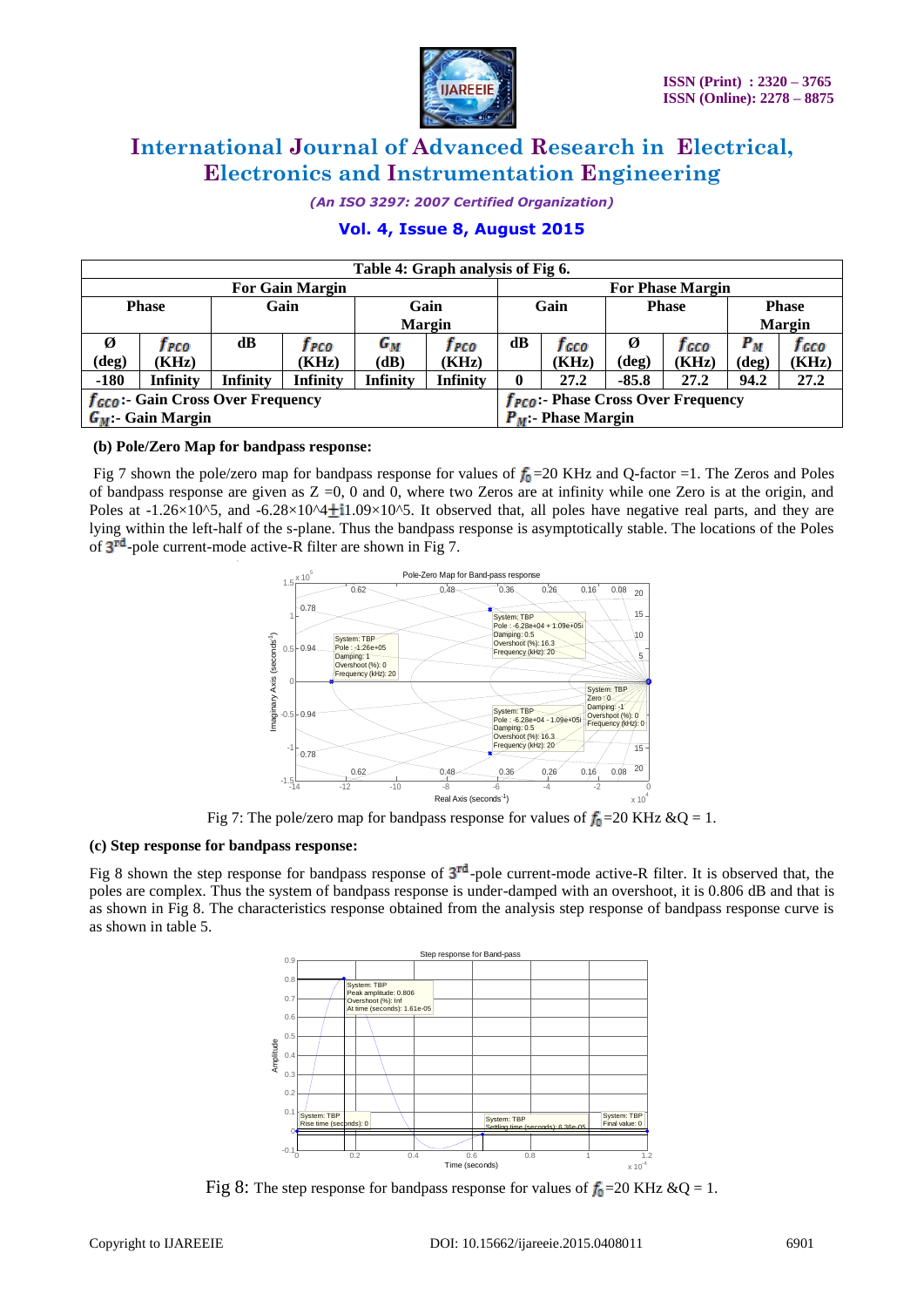

*(An ISO 3297: 2007 Certified Organization)*

# **Vol. 4, Issue 8, August 2015**

| Table 5: Graph analysis of Fig 8. |                      |                                                                                    |                        |           |       |                 |  |  |  |
|-----------------------------------|----------------------|------------------------------------------------------------------------------------|------------------------|-----------|-------|-----------------|--|--|--|
| Peak amplitude                    |                      | <b>Rise time</b><br><b>Setting time</b><br><b>Final value at</b><br>(sec)<br>(sec) |                        | Overshoot |       |                 |  |  |  |
| dВ                                | Time<br>(sec)        |                                                                                    |                        | dВ        |       |                 |  |  |  |
|                                   |                      |                                                                                    |                        |           | dB    | $\frac{6}{6}$   |  |  |  |
| 0.806                             | $1.61\times10^{(-)}$ |                                                                                    | $6.36\times10^{6} - 5$ |           | 0.806 | <b>Infinity</b> |  |  |  |

### **(d) Nyquist diagram for bandpass response:**

The Nyquist diagram for bandpass response of  $3^{rd}$ -pole current-mode active-R filter is as shown in Fig 9. It observed that, the return ratio of Nyquist diagram for bandpass response does not enclose the critical point (-1, 0). Thus the closed-loop for bandpass response of  $3<sup>rd</sup>$ -pole current-mode active-R filter is asymptotically stable. The Gain margin is Infinity dB at Infinity KHz, and the phase margin is 94.2° at 27.2 KHz.



Fig 9: The Nyquist diagram for bandpass response for values of  $f_0 = 20$  KHz &Q = 1.

### **C. THE STABILITY OF HIGHPASS RESPONSE:**

### **(a) Bode diagram for highpass response:**

Fig 10 shown bode diagram for the highpass response of  $3^{rd}$ -pole current-mode active-R filter. The data obtained from the analysis bode diagram for the highpass response curve is as shown in table 6.The phase cross over frequency  $f_{p}$ <sub>co</sub> is at 14.1 KHz when the phase is at -180°, then gain is -9.65 dB at 14.1 KHz, so that the gain is less than zero dB, then the feedback system of  $3^{rd}$ -pole current-mode active-R filter is stable. The gain cross over frequency  $f_{GCO}$  is at Infinity KHz, when the gain is at 0 dB, then phase is Infinity at Infinity KHz. The gain margin is 9.65 dB at 14.1 KHz, while the phase margin is Infinity at Infinity KHz, then the gain  $(G_m)$  and phase  $(p_m)$  margins are both positive. Thus the highpass response of  $3^{rd}$ -pole current-mode active-R filter is asymptotically stable. The phase (degrees) response of  $3<sup>rd</sup>$ -pole current-mode active-R filteris shown in Fig 10. It varies from 270° at low frequencies to 0° at high frequencies.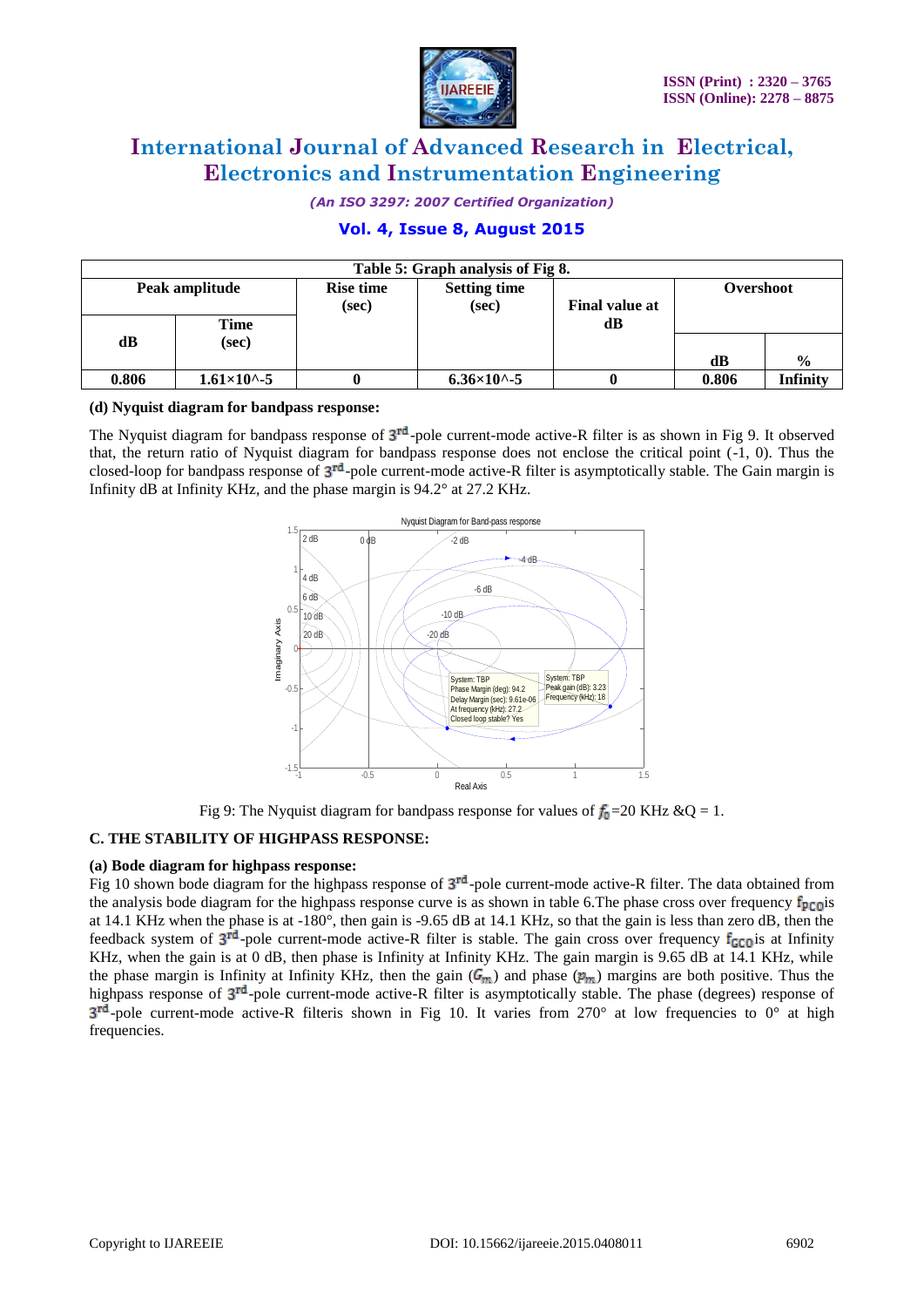

*(An ISO 3297: 2007 Certified Organization)*

# **Vol. 4, Issue 8, August 2015**



Fig 10: Bode diagram for highpass response for values of  $f_0 = 20$  KHz &Q = 1. **Table 6: Graph analysis of Fig 10.**

|                |                                                                     |         | ∑ -100¦                                                  |                                |                       |                                    |                                                            |                                                                                                                                                                                                                                                                                                                                                                                                                                                                                                                              |                         |                 |                               |
|----------------|---------------------------------------------------------------------|---------|----------------------------------------------------------|--------------------------------|-----------------------|------------------------------------|------------------------------------------------------------|------------------------------------------------------------------------------------------------------------------------------------------------------------------------------------------------------------------------------------------------------------------------------------------------------------------------------------------------------------------------------------------------------------------------------------------------------------------------------------------------------------------------------|-------------------------|-----------------|-------------------------------|
|                |                                                                     |         | 270                                                      |                                |                       |                                    |                                                            |                                                                                                                                                                                                                                                                                                                                                                                                                                                                                                                              |                         |                 |                               |
|                |                                                                     |         | 225                                                      |                                |                       |                                    |                                                            |                                                                                                                                                                                                                                                                                                                                                                                                                                                                                                                              |                         |                 |                               |
|                |                                                                     |         | Phase (deg)<br>180                                       |                                |                       |                                    |                                                            |                                                                                                                                                                                                                                                                                                                                                                                                                                                                                                                              |                         |                 |                               |
|                |                                                                     |         | 135<br>90 <sub>°</sub>                                   |                                |                       |                                    |                                                            |                                                                                                                                                                                                                                                                                                                                                                                                                                                                                                                              |                         |                 |                               |
|                |                                                                     |         | 45                                                       |                                |                       |                                    |                                                            |                                                                                                                                                                                                                                                                                                                                                                                                                                                                                                                              |                         |                 |                               |
|                |                                                                     |         | 0                                                        |                                |                       |                                    |                                                            |                                                                                                                                                                                                                                                                                                                                                                                                                                                                                                                              |                         |                 |                               |
|                |                                                                     |         | $10^{-1}$                                                |                                | 10 <sup>0</sup>       | 10 <sup>°</sup><br>Frequency (kHz) |                                                            | $10^2$                                                                                                                                                                                                                                                                                                                                                                                                                                                                                                                       | 10 <sup>°</sup>         |                 |                               |
|                |                                                                     |         |                                                          |                                |                       |                                    |                                                            | Fig 10: Bode diagram for highpass response for values of $f_0$ = 20 KHz & Q = 1.                                                                                                                                                                                                                                                                                                                                                                                                                                             |                         |                 |                               |
|                |                                                                     |         |                                                          |                                |                       |                                    | Table 6: Graph analysis of Fig 10.                         |                                                                                                                                                                                                                                                                                                                                                                                                                                                                                                                              |                         |                 |                               |
|                |                                                                     |         | <b>For Gain Margin</b>                                   |                                |                       |                                    |                                                            |                                                                                                                                                                                                                                                                                                                                                                                                                                                                                                                              | <b>For Phase Margin</b> |                 |                               |
|                | <b>Phase</b>                                                        |         | Gain                                                     |                                | Gain<br><b>Margin</b> |                                    | Gain                                                       |                                                                                                                                                                                                                                                                                                                                                                                                                                                                                                                              | <b>Phase</b>            |                 | <b>Phase</b><br><b>Margin</b> |
| Ø              | frco                                                                | dB      | frco                                                     | $G_M$                          | frco                  | dB                                 | fcco                                                       | Ø                                                                                                                                                                                                                                                                                                                                                                                                                                                                                                                            | fcco                    | $P_M$           | fcco                          |
| $(\text{deg})$ | (KHz)                                                               |         | (KHz)                                                    | (dB)                           | (KHz)                 |                                    | (KHz)                                                      | $(\text{deg})$                                                                                                                                                                                                                                                                                                                                                                                                                                                                                                               | (KHz)                   | (deg)           | (KHz)                         |
| $-180$         | 14.1                                                                | $-9.65$ | 14.1                                                     | 9.65                           | 14.1                  | $\bf{0}$                           | Infinity                                                   | Infinity                                                                                                                                                                                                                                                                                                                                                                                                                                                                                                                     | <b>Infinity</b>         | <b>Infinity</b> | Infinity                      |
|                | f <sub>GCO</sub> : Gain Cross Over Frequency<br>$G_M$ : Gain Margin |         |                                                          |                                |                       |                                    | $P_M$ : Phase Margin                                       | <b>f<sub>PCO</sub></b> : Phase Cross Over Frequency                                                                                                                                                                                                                                                                                                                                                                                                                                                                          |                         |                 |                               |
|                | (b) Pole/Zero Map for highpass response:                            |         |                                                          |                                |                       |                                    |                                                            |                                                                                                                                                                                                                                                                                                                                                                                                                                                                                                                              |                         |                 |                               |
|                |                                                                     |         |                                                          |                                |                       |                                    |                                                            |                                                                                                                                                                                                                                                                                                                                                                                                                                                                                                                              |                         |                 |                               |
|                | active-R filter are shown in Fig 11.                                |         |                                                          |                                |                       |                                    |                                                            | Fig 11 shown the pole/zero map for high pass response for values of $f_0$ =20 KHz and Q-factor = 1. The Zeros and Poles<br>of highpass response are given as $Z = 0$ , 0 and 0, where three Zeros are at the origin, and Poles at -1.26×10^5, and -<br>$6.28\times10^{4}$ +1.09×10^5. It observed that, all poles have negative real parts, and they are lying within the left-half of the<br>s-plane. Thus the highpass response is asymptotically stable. The locations of the Poles of 3 <sup>rd</sup> -pole current-mode |                         |                 |                               |
|                |                                                                     |         |                                                          |                                |                       |                                    |                                                            |                                                                                                                                                                                                                                                                                                                                                                                                                                                                                                                              |                         |                 |                               |
|                |                                                                     |         | x 10 <sup>3</sup><br>1.5                                 | 0.62                           |                       | 0.48                               | Pole-Zero Map for High-pass response<br>0.36<br>0.26       | 0.16<br>0.08                                                                                                                                                                                                                                                                                                                                                                                                                                                                                                                 |                         |                 |                               |
|                |                                                                     |         | 0.78                                                     |                                |                       |                                    |                                                            |                                                                                                                                                                                                                                                                                                                                                                                                                                                                                                                              | 20                      |                 |                               |
|                |                                                                     |         |                                                          |                                |                       |                                    | System: THP<br>Pole: -6.28e+04 + 1.09e+05i                 |                                                                                                                                                                                                                                                                                                                                                                                                                                                                                                                              | 15 <sub>15</sub>        |                 |                               |
|                |                                                                     |         | $-0.94$                                                  | System: THP<br>Pole: -1.26e+05 |                       |                                    | Damping: 0.5<br>Overshoot (%): 16.3                        | System: THP<br>Zero: 0                                                                                                                                                                                                                                                                                                                                                                                                                                                                                                       |                         |                 |                               |
|                |                                                                     |         |                                                          | Damping: 1<br>Overshoot (%): 0 |                       |                                    | Frequency (kHz): 20                                        | Damping: -1<br>Overshoot (%): 0                                                                                                                                                                                                                                                                                                                                                                                                                                                                                              |                         |                 |                               |
|                |                                                                     |         |                                                          | Frequency (kHz): 20            |                       |                                    |                                                            | Frequency (kHz): 0                                                                                                                                                                                                                                                                                                                                                                                                                                                                                                           |                         |                 |                               |
|                |                                                                     |         |                                                          |                                |                       |                                    |                                                            |                                                                                                                                                                                                                                                                                                                                                                                                                                                                                                                              |                         |                 |                               |
|                |                                                                     |         | Imaginary Axis (seconds <sup>-1</sup> )<br>$-0.5 - 0.94$ |                                |                       |                                    | System: THP<br>Pole: -6.28e+04 - 1.09e+05i<br>Damping: 0.5 |                                                                                                                                                                                                                                                                                                                                                                                                                                                                                                                              | 5<br>/10                |                 |                               |
|                |                                                                     |         | 0.78                                                     |                                |                       |                                    | Overshoot (%): 16.3<br>Frequency (kHz): 20                 |                                                                                                                                                                                                                                                                                                                                                                                                                                                                                                                              | 15 <sup>°</sup>         |                 |                               |
|                |                                                                     |         |                                                          | 0.62                           |                       | 0.48                               | 0.36<br>0.26                                               | 0.08<br>0.16                                                                                                                                                                                                                                                                                                                                                                                                                                                                                                                 | 20                      |                 |                               |
|                |                                                                     |         | $-1.5$ $-1.4$                                            | $-12$                          | $-10$                 | -8                                 | $-6$<br>$-4$                                               | $-2$                                                                                                                                                                                                                                                                                                                                                                                                                                                                                                                         |                         |                 |                               |
|                |                                                                     |         |                                                          |                                |                       | Real Axis (seconds <sup>-1</sup> ) |                                                            |                                                                                                                                                                                                                                                                                                                                                                                                                                                                                                                              | x <sub>10</sub>         |                 |                               |
|                |                                                                     |         |                                                          |                                |                       |                                    |                                                            | Fig 11: The pole/zero map for highpass response for values of $f_0$ =20 KHz & Q = 1.                                                                                                                                                                                                                                                                                                                                                                                                                                         |                         |                 |                               |
|                |                                                                     |         |                                                          |                                |                       |                                    |                                                            |                                                                                                                                                                                                                                                                                                                                                                                                                                                                                                                              |                         |                 |                               |
|                | Copyright to IJAREEIE                                               |         |                                                          |                                |                       |                                    |                                                            | DOI: 10.15662/ijareeie.2015.0408011                                                                                                                                                                                                                                                                                                                                                                                                                                                                                          |                         |                 | 6903                          |

# **(b) Pole/Zero Map for highpass response:**



Fig 11: The pole/zero map for highpass response for values of  $f_0 = 20$  KHz & Q = 1.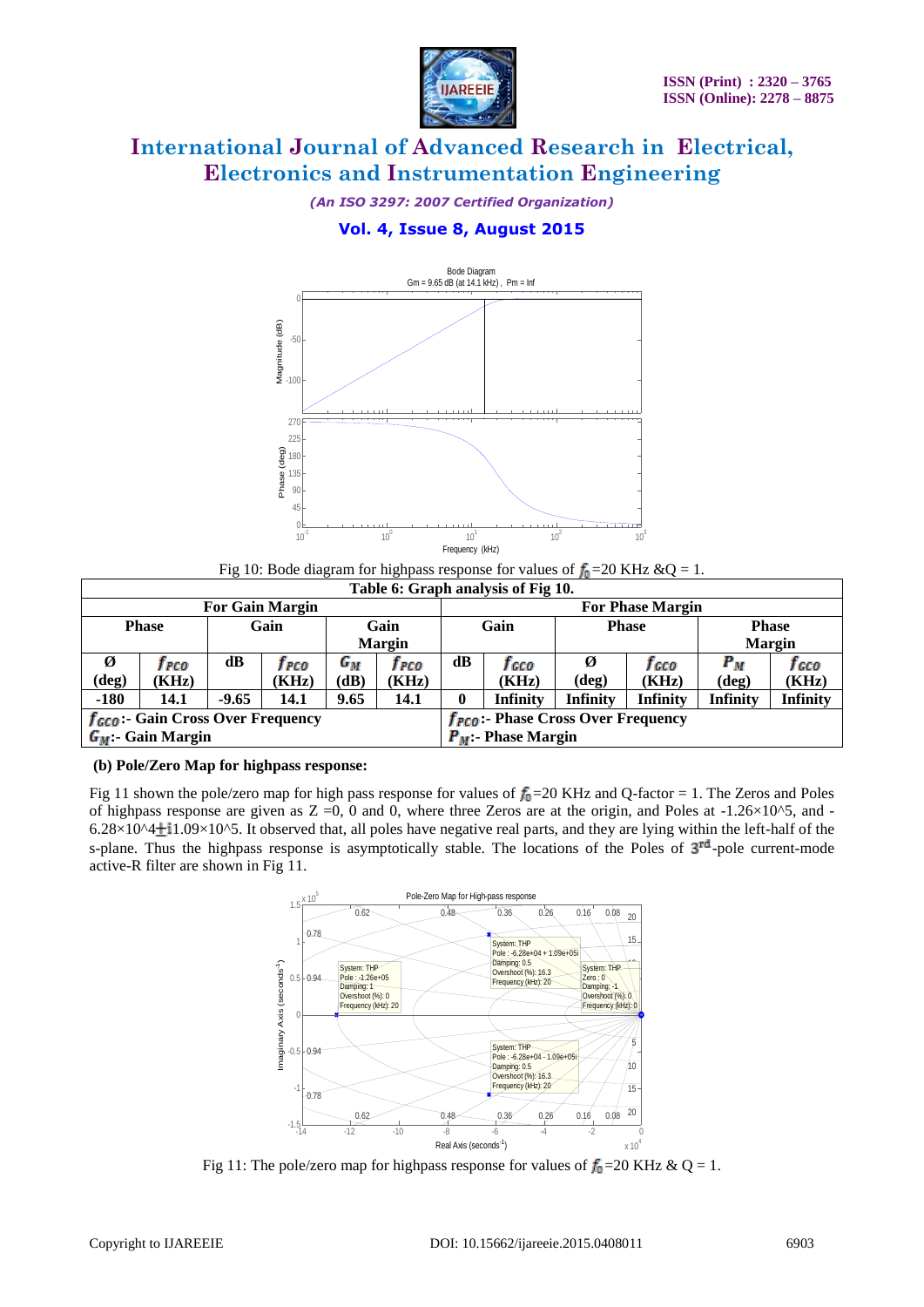

*(An ISO 3297: 2007 Certified Organization)*

# **Vol. 4, Issue 8, August 2015**

### **(c) Step response for highpass response:**

Fig 12 shown the step response for highpass response of  $3<sup>rd</sup>$ -pole current-mode active-R filter.It is observed that, the poles are complex. Thus the system of highpass response is under-damped with an overshoot, it is 0.937 dB and that is as shown in Fig 12. The characteristics response obtained from the analysis step response of highpass response curve is as shown in table 7.



Fig 12: The step response for highpass response for values of  $f_0 = 20$  KHz & Q = 1.

| Table 7: Graph analysis of Fig 12. |       |                           |                              |                    |           |               |  |  |  |
|------------------------------------|-------|---------------------------|------------------------------|--------------------|-----------|---------------|--|--|--|
| Peak amplitude                     |       | <b>Rise time</b><br>(sec) | <b>Setting time</b><br>(sec) | <b>Final value</b> | Overshoot |               |  |  |  |
|                                    | Time  |                           |                              | at                 |           |               |  |  |  |
| dB                                 | (sec) |                           |                              | (dB)               |           |               |  |  |  |
|                                    |       |                           |                              |                    | dB        | $\frac{0}{0}$ |  |  |  |
| 0.937                              |       | $4.56\times10^{6} - 6$    | $5.33 \times 10^{6} - 5$     |                    | 0.937     | Infinity      |  |  |  |

### **(d) Nyquist diagram for highpass response:**

The Nyquist diagram for highpass response of  $3^{rd}$ -pole current-mode active-R filter is as shown in Fig 13. It observed that, the return ratio of Nyquist diagram for highpass response does not enclose the critical point (-1, 0). Thus the closed-loop for highpass response of  $3<sup>rd</sup>$ -pole current-mode active-R filter is asymptotically stable. The Gain margin is 9.55 dB at 14.1 KHz, and the phase margin is Infinity.



Fig 13: The Nyquist diagram for highpass response for values of  $f_0 = 20$  KHz &Q = 1.